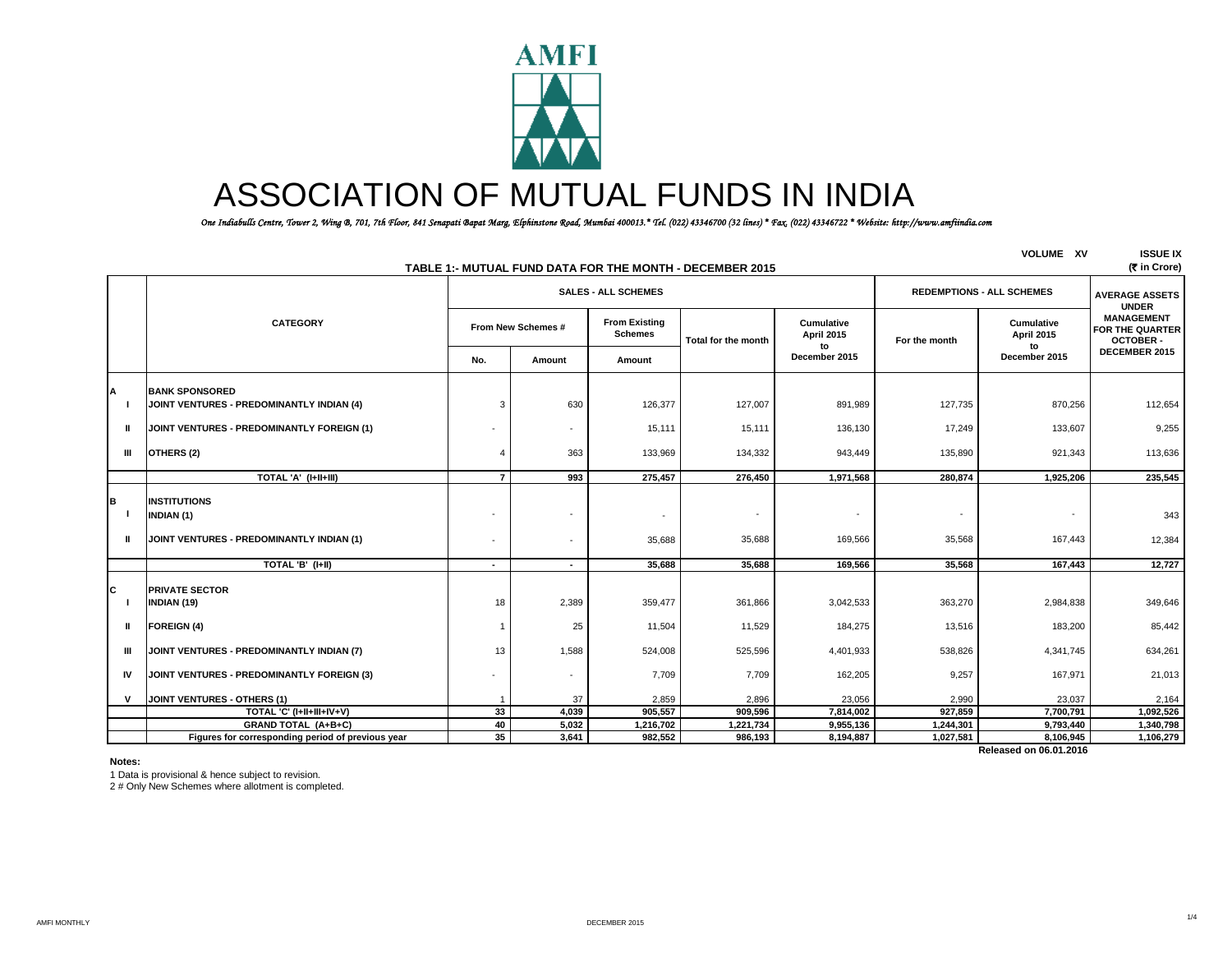| TABLE 2:- SALES DURING THE MONTH OF DECEMBER 2015 - TYPE AND CATEGORY WISE |  |
|----------------------------------------------------------------------------|--|
| 2.1 *NEW SCHEMES LAUNCHED (ALLOTMENT COMPLETED)                            |  |

|                                 |                      | (रैं in Crore) |                      |                  |                      |        |                          |        |
|---------------------------------|----------------------|----------------|----------------------|------------------|----------------------|--------|--------------------------|--------|
|                                 |                      | Open End       |                      | <b>Close End</b> | <b>Interval Fund</b> |        | <b>TOTAL</b>             |        |
|                                 | <b>No.of Schemes</b> | Amount         | <b>No.of Schemes</b> | Amount           | <b>No.of Schemes</b> | Amount | <b>No.of Schemes</b>     | Amount |
| <b>INCOME</b>                   |                      | 20             | 24                   | 3,987            |                      |        | 25                       | 4,007  |
| <b>INFRASTRUCTURE DEBT FUND</b> |                      |                |                      |                  |                      |        |                          |        |
| <b>IEQUITY</b>                  |                      | 272            |                      | 37               |                      |        |                          | 309    |
| <b>BALANCED</b>                 |                      | 158            |                      |                  |                      |        |                          | 158    |
| <b>LIQUID/MONEY MARKET</b>      |                      |                |                      |                  |                      |        |                          |        |
| <b>GILT</b>                     |                      |                |                      |                  |                      |        |                          |        |
| <b>IELSS - EQUITY</b>           |                      | 72             |                      |                  |                      |        |                          | 72     |
| <b>GOLD ETF</b>                 |                      |                |                      |                  |                      |        |                          |        |
| <b>OTHER ETFS</b>               |                      | 486            |                      |                  |                      |        |                          | 486    |
| <b>FUND OF FUNDS INVESTING</b>  |                      |                |                      |                  |                      |        | $\overline{\phantom{a}}$ |        |
| <b>OVERSEAS</b>                 |                      |                |                      |                  |                      |        |                          |        |
| <b>TOTAL</b>                    | 15                   | 1.008          | 25                   | 4,024            |                      |        | 40                       | 5,032  |

| *NEW SCHEMES LAUNCHED :      |                                                                                                                                                                                                                                                                                                                                                                                                                                                                                                                                                                                                                                                                                                                                                                                                                                                                                                                                                                                                                                                   |
|------------------------------|---------------------------------------------------------------------------------------------------------------------------------------------------------------------------------------------------------------------------------------------------------------------------------------------------------------------------------------------------------------------------------------------------------------------------------------------------------------------------------------------------------------------------------------------------------------------------------------------------------------------------------------------------------------------------------------------------------------------------------------------------------------------------------------------------------------------------------------------------------------------------------------------------------------------------------------------------------------------------------------------------------------------------------------------------|
| <b>OPEN END INCOME:</b>      | Indiabulls Monthly Income Plan                                                                                                                                                                                                                                                                                                                                                                                                                                                                                                                                                                                                                                                                                                                                                                                                                                                                                                                                                                                                                    |
| <b>OPEN END EQUITY:</b>      | Peerless Midcap Fund; Tata Banking and Financial Services Fund; Tata India Consumer Fund; Tata Digital India Fund; Tata India Pharma and Healthcare Fund and Tata Resources<br>and Energy Fund                                                                                                                                                                                                                                                                                                                                                                                                                                                                                                                                                                                                                                                                                                                                                                                                                                                    |
| <b>OPEN END BALANCED:</b>    | Axis Children's Gift Fund                                                                                                                                                                                                                                                                                                                                                                                                                                                                                                                                                                                                                                                                                                                                                                                                                                                                                                                                                                                                                         |
| <b>OPEN END ELSS EQUITY:</b> | DHFL Pramerica Tax Savings Fund; Mirae Asset Tax Saver Fund and Peerless Long Term Advantage Fund                                                                                                                                                                                                                                                                                                                                                                                                                                                                                                                                                                                                                                                                                                                                                                                                                                                                                                                                                 |
| <b>OPEN END OTHER ETFS</b>   | Edelweiss Exchange Traded Scheme - Banking; HDFC Nifty ETF; HDFC Sensex ETF and Kotak NV 20 ETF                                                                                                                                                                                                                                                                                                                                                                                                                                                                                                                                                                                                                                                                                                                                                                                                                                                                                                                                                   |
| <b>ICLOSE END INCOME :</b>   | Birla Sun Life Capital Protection Oriented Fund Series 29 (1280 Days), Birla Sun Life Fixed Term Plan - Series NB (1099 Days) and Series ND (1109 Days); Canara Robeco Capital<br>Protection Oriented Fund - Series 6; DWS Fixed Maturity Plan Series 95; HDFC FMP 1111D November 2015 (1) Series 34 and 1105D December 2015 (1) Series 35; ICICI Prudential<br>Capital Protection Oriented Fund Series IX 1195 Days Plan C; ICICI Prudential FMP Series 78 - 1212 Days Plan A and 1190 Days Plan C, ICICI Prudential Multiple Yield Fund -<br>Series 10 - 1775 Days Plan A; Kotak FMP Series 183, Kotak Capital Protection Oriented Scheme Series 2; Reliance Fixed Horizon Fund - XXIX - Series 16 and Series 19; Religare<br>Invesco FMP Series 27 - Plan A; SBI Debt Fund Series B-29 (1200 Days), SBI Dual Advantage Fund - Series XII; Sundaram Fixed Term Plan - HB and HC; UTI Dual Advantage<br>Fixed Term Fund - Series II - IV (1997 Days), UTI Fixed Term Income Fund Series XXIII - IX (1100 Days), X (1100 Days) and XI (1100 Days) |
| <b>ICLOSE END EQUITY:</b>    | Sundaram Select Micro Cap Fund - Series X                                                                                                                                                                                                                                                                                                                                                                                                                                                                                                                                                                                                                                                                                                                                                                                                                                                                                                                                                                                                         |

# **2.2 EXISTING SCHEMES**

|                                 | Open End             |           |                      | <b>Close End</b> |                      | <b>Interval Fund</b> |                      | <b>TOTAL</b>    |  |
|---------------------------------|----------------------|-----------|----------------------|------------------|----------------------|----------------------|----------------------|-----------------|--|
|                                 | <b>No.of Schemes</b> | Amount    | <b>No.of Schemes</b> | Amount           | <b>No.of Schemes</b> | Amount               | <b>No.of Schemes</b> | Amount          |  |
| <b>INCOME</b>                   | 264                  | 34,512    | 1.149                |                  | 79                   |                      | 1492                 | 34,513          |  |
| <b>INFRASTRUCTURE DEBT FUND</b> |                      |           |                      |                  |                      |                      |                      |                 |  |
| <b>IEQUITY</b>                  | 312                  | 12,266    | 97                   |                  |                      |                      | 409                  | 12,266          |  |
| <b>BALANCED</b>                 | 26                   | 5,002     |                      |                  |                      |                      | 26                   | 5,002           |  |
| <b>LIQUID/MONEY MARKET</b>      | 54                   | 1,160,504 |                      |                  |                      |                      | 54                   | 1,160,504       |  |
| <b>IGILT</b>                    | 41                   | 2,107     |                      |                  |                      |                      | 41                   | 2,107           |  |
| <b>IELSS - EQUITY</b>           | 39                   | 762       | 16 <sub>1</sub>      |                  |                      |                      | 55                   | 762             |  |
| <b>IGOLD ETF</b>                | 13                   |           |                      |                  |                      |                      | 13                   |                 |  |
| <b>OTHER ETFS</b>               | 40                   | 1,531     |                      |                  |                      |                      | 40                   | 1,531           |  |
| <b>FUND OF FUNDS INVESTING</b>  | 31                   | 15        |                      |                  |                      |                      | 31                   | 15 <sup>1</sup> |  |
| <b>OVERSEAS</b>                 |                      |           |                      |                  |                      |                      |                      |                 |  |
| <b>TOTAL</b>                    | 820                  | 1,216,701 | 1,269                |                  | 79                   |                      | 2168                 | 1,216,702       |  |

| <b>2.3 TOTAL OF ALL SCHEMES</b> |                      |           |                          |                  |                          |                      |                      |                |  |
|---------------------------------|----------------------|-----------|--------------------------|------------------|--------------------------|----------------------|----------------------|----------------|--|
|                                 | Open End             |           |                          | <b>Close End</b> |                          | <b>Interval Fund</b> | <b>TOTAL</b>         |                |  |
|                                 | <b>No.of Schemes</b> | Amount    | <b>No.of Schemes</b>     | Amount           | <b>No.of Schemes</b>     | Amount               | <b>No.of Schemes</b> | Amount         |  |
| <b>INCOME</b>                   | 265                  | 34,532    | 1,173                    | 3,987            | 79                       |                      | 1,517                | 38,520         |  |
| <b>INFRASTRUCTURE DEBT FUND</b> |                      |           |                          |                  | $\overline{\phantom{a}}$ |                      |                      |                |  |
| <b>IEQUITY</b>                  | 318                  | 12,538    | 98                       | 37               |                          |                      | 416                  | 12,575         |  |
| <b>BALANCED</b>                 | 27                   | 5,160     | $\overline{\phantom{a}}$ |                  |                          |                      | 27                   | 5,160          |  |
| <b>LIQUID/MONEY MARKET</b>      | 54                   | 1,160,504 |                          |                  |                          |                      | 54                   | 1,160,504      |  |
| <b>GILT</b>                     | 41                   | 2,107     |                          |                  |                          |                      | 41                   | 2,107          |  |
| <b>IELSS - EQUITY</b>           | 42                   | 834       | 16                       |                  |                          |                      | 58                   | 834            |  |
| <b>IGOLD ETF</b>                | 13                   |           | $\overline{\phantom{a}}$ |                  |                          |                      | 13                   | $\overline{2}$ |  |
| <b>OTHER ETFS</b>               | 44                   | 2,017     |                          |                  |                          |                      | 44                   | 2,017          |  |
| <b>FUND OF FUNDS INVESTING</b>  | 31                   | 15        |                          |                  |                          |                      | 31                   | 15             |  |
| <b>OVERSEAS</b>                 |                      |           |                          |                  |                          |                      |                      |                |  |
| <b>TOTAL</b>                    | 835                  | 1,217,709 | 1,294                    | 4,024            | 79                       |                      | 2208                 | 1,221,734      |  |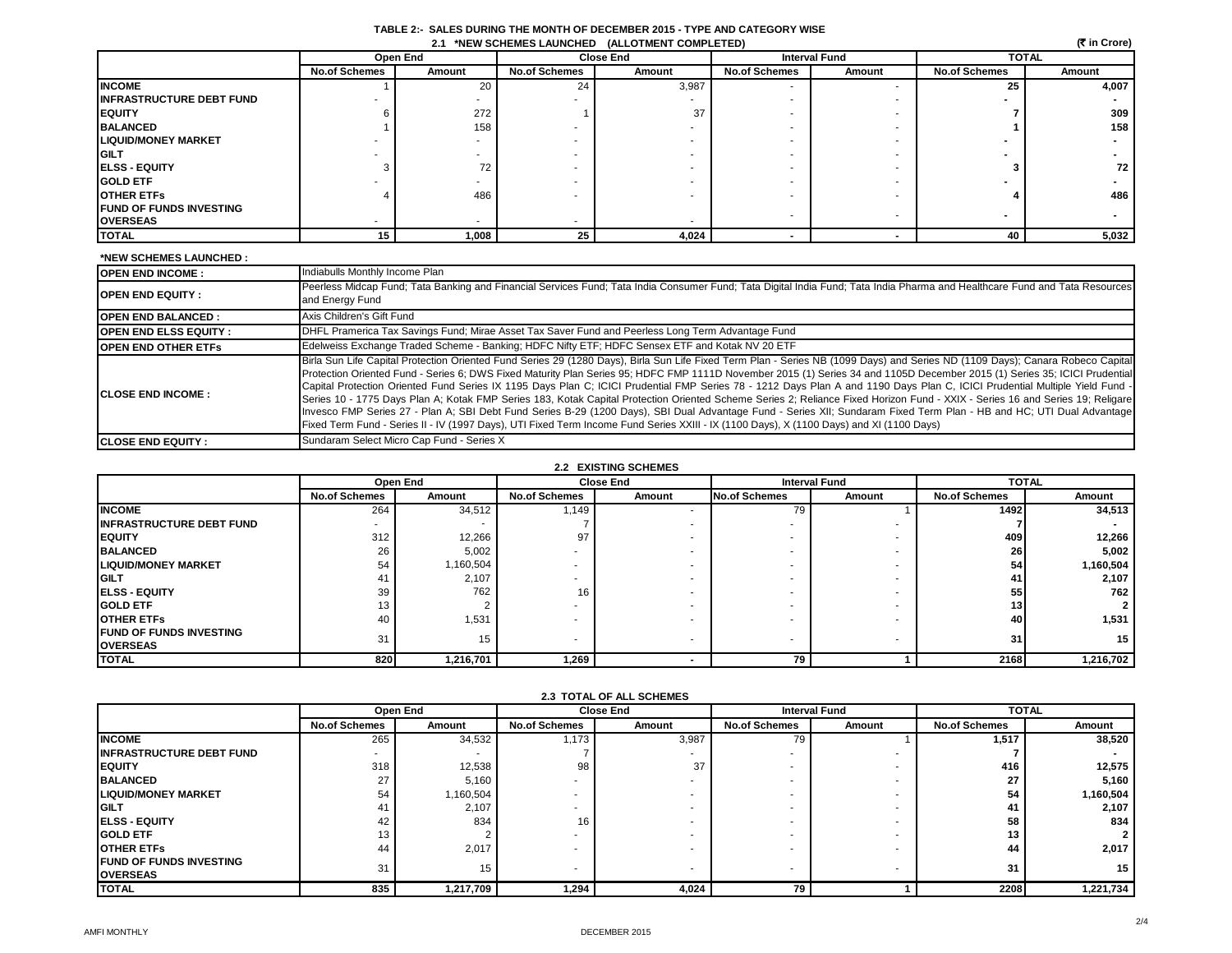## **Table 3:-**

#### **REDEMPTIONS / REPURCHASES DURING THE MONTH OF DECEMBER 2015 CATEGORY & TYPE WISE**

| <b>CATEGORY &amp; TYPE WISE</b>                   |           |                          |                          |              |                                         |                                                                       |                                                                                  |  |  |  |  |
|---------------------------------------------------|-----------|--------------------------|--------------------------|--------------|-----------------------------------------|-----------------------------------------------------------------------|----------------------------------------------------------------------------------|--|--|--|--|
|                                                   | Open End  | <b>Close End</b>         | <b>Interval Fund</b>     | <b>TOTAL</b> | Net Inflow / (Outflow)<br>For the Month | Net Inflow / (Outflow)<br>For the Year to Date<br><b>Current Year</b> | Net Inflow /<br>(Outflow) For the<br><b>Year to Date</b><br><b>Previous Year</b> |  |  |  |  |
| <b>INCOME</b>                                     | 64,108    | 259                      | 28                       | 64,395       | (25, 875)                               | 14,697                                                                | 1,791                                                                            |  |  |  |  |
| <b>INFRASTRUCTURE DEBT FUND</b>                   |           | $\overline{\phantom{a}}$ |                          |              |                                         | 230                                                                   | 188                                                                              |  |  |  |  |
| <b>EQUITY</b>                                     | 9,467     | $\overline{\phantom{a}}$ |                          | 9,467        | 3,108                                   | 67,055                                                                | 50,022                                                                           |  |  |  |  |
| <b>BALANCED</b>                                   | 649       | $\overline{\phantom{a}}$ |                          | 649          | 4,511                                   | 17,844                                                                | 6,265                                                                            |  |  |  |  |
| LIQUID/MONEY MARKET                               | 1,165,764 | $\overline{\phantom{a}}$ |                          | 1,165,764    | (5,260)                                 | 53,220                                                                | 27,960                                                                           |  |  |  |  |
| <b>IGILT</b>                                      | 2,350     | $\overline{\phantom{a}}$ |                          | 2,350        | (243)                                   | 2,381                                                                 | 2,402                                                                            |  |  |  |  |
| <b>ELSS - EQUITY</b>                              | 285       | 13                       | -                        | 298          | 536                                     | 2,903                                                                 | 362                                                                              |  |  |  |  |
| <b>GOLD ETFS</b>                                  | 48        | $\overline{\phantom{a}}$ | $\overline{\phantom{0}}$ | 48           | (46)                                    | (575)                                                                 | (1, 159)                                                                         |  |  |  |  |
| <b>OTHER ETFS</b>                                 | 1,295     | $\overline{\phantom{a}}$ |                          | 1,295        | 722                                     | 4,283                                                                 | 748                                                                              |  |  |  |  |
| <b>FUND OF FUNDS INVESTING</b><br><b>OVERSEAS</b> | 35        | $\overline{\phantom{a}}$ |                          | 35           | (20)                                    | (342)                                                                 | (637)                                                                            |  |  |  |  |
| <b>TOTAL</b>                                      | 1,244,001 | 272                      | 28                       | 1,244,301    | (22, 567)                               | 161,696                                                               | 87,942                                                                           |  |  |  |  |

**Table 4:-**

### **ASSETS UNDER MANAGEMENT AS ON DECEMBER 31, 2015 CATEGORY & TYPE WISE**

|                                                   | (₹ in Crore) |                  |                      |              |            |
|---------------------------------------------------|--------------|------------------|----------------------|--------------|------------|
|                                                   | Open End     | <b>Close End</b> | <b>Interval Fund</b> | <b>TOTAL</b> | % to Total |
| <b>INCOME</b>                                     | 418,702      | 129.361          | 7,301                | 555,364      | 44         |
| <b>INFRASTRUCTURE DEBT FUND</b>                   |              | 1,500            |                      | 1,500        | @          |
| <b>IEQUITY</b>                                    | 345,349      | 19,213           |                      | 364,562      | 29         |
| <b>BALANCED</b>                                   | 42.193       |                  |                      | 42,193       | 4          |
| LIQUID/MONEY MARKET                               | 232,970      |                  |                      | 232,970      | 18         |
| <b>IGILT</b>                                      | 17,463       |                  |                      | 17,463       |            |
| <b>IELSS - EQUITY</b>                             | 38,301       | 2.799            |                      | 41,100       |            |
| <b>GOLD ETF</b>                                   | 5,773        |                  |                      | 5,773        | @          |
| <b>OTHER ETFS</b>                                 | 11.887       |                  |                      | 11.887       |            |
| <b>FUND OF FUNDS INVESTING</b><br><b>OVERSEAS</b> | 2,023        |                  |                      | 2.023        | @          |
| <b>ITOTAL</b><br>$\sim$                           | 1,114,661    | 152,873          | 7,301                | 1,274,835    | 100        |

**@ Less than 1 %.**

| Table 5:-             | DATA ON FUND OF FUNDS (DOMESTIC) - DECEMBER 2015 |              |            |                                                          |                                                                   |  |  |  |  |
|-----------------------|--------------------------------------------------|--------------|------------|----------------------------------------------------------|-------------------------------------------------------------------|--|--|--|--|
|                       | No. of Schemes                                   | <b>Sales</b> | Redemption | Assets under<br>Management<br>as on<br>December 31, 2015 | <b>Average Assets under</b><br>Management for the<br><b>Month</b> |  |  |  |  |
| <b>IFund of Funds</b> | $**$ 45                                          | 141 I        | 146 I      | 5,373                                                    | 5,409                                                             |  |  |  |  |

**\*\* Includes NFO - Principal Asset Allocation Fund of Funds - Aggressive Plan, Moderate Plan and Conservative Plan.**

# **Note :**

1. Fund of Funds is a scheme wherein the assets are invested in the existing schemes of mutual funds and hence, the figures

indicated herein are included in tables 1 to 4. Data on fund of funds is given for information only.